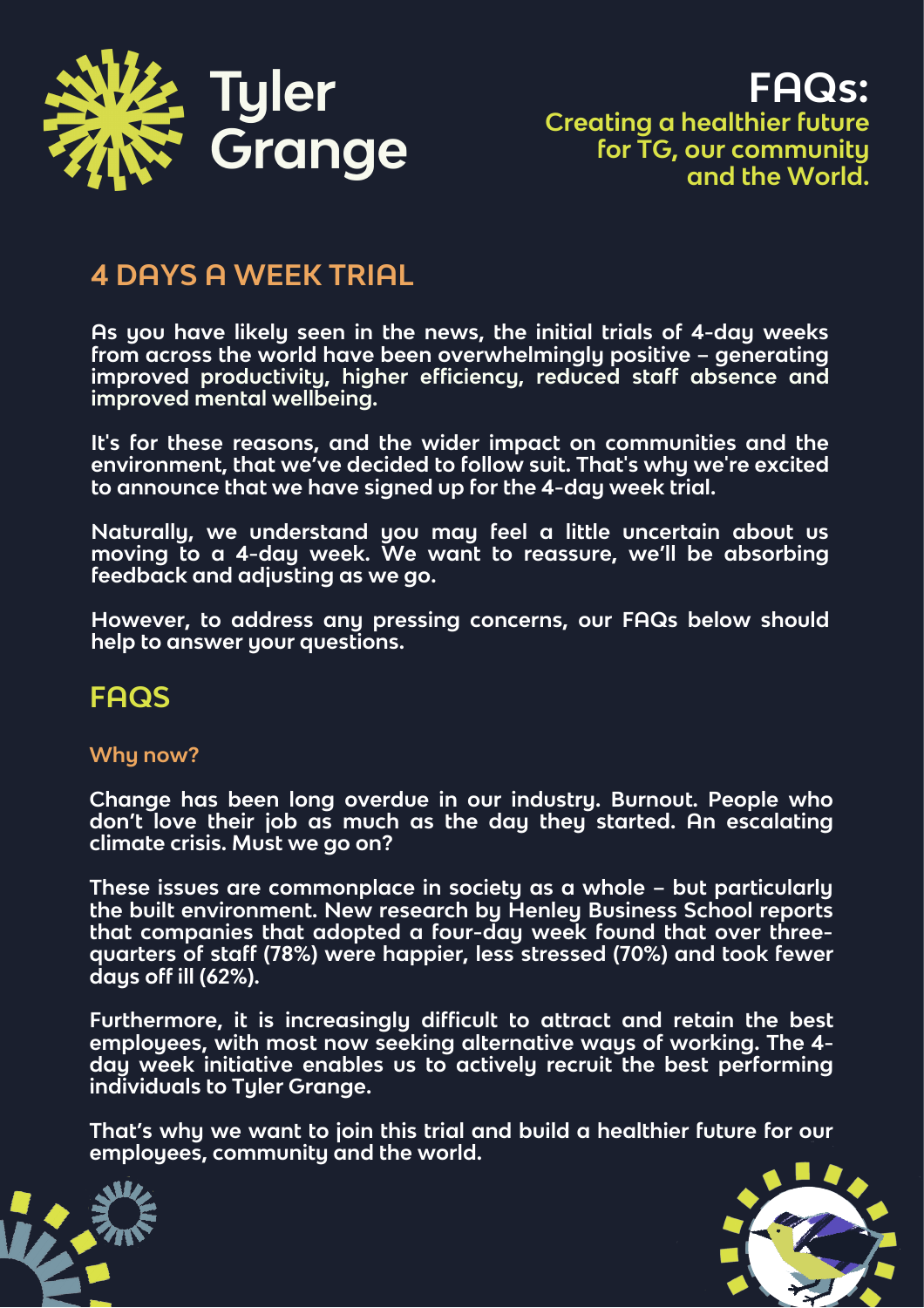

#### **What 's the wider impact?**

**For our community, we feel strongly about our employees not burning out and we want to be the inspiration for others to have a better work-life balance (and ultimately enjoy life more). We want this to act as a catalyst to set better expectations in our sector, amongst other businesses and as part of individuals' life choices.**

**For our world, the reduced working hours offer a reduction in our operational carbon emissions too. Research published recently by the environmental organisation Platform London showed that moving the economy to a 4-day, 32-hour working week would reduce the UK's carbon footprint by 127 million tonnes per year.**

**This also aligns with our journey towards becoming a B-Corporation organisation, for which we are hoping to achieve accreditation later in 2022. Certified B-Corporations (or B-Corps) are companies verified by B Lab to meet high standards of social and environmental performance, transparency and accountability.**



#### **What can our clients expect?**

**Over the last few months, we've been working hard to put extensive systems and processes in place and preparing our team, so they are ready to maximise productivity and be as efficient as possible. We've also centralised a lot of our admin, to allow for a slicker service to minimise the impact to our clients.**

**We'll also be able to give you access to project files in full, meaning you can access them when you need them.**

**So, other than the obvious of us not being available one day a week, you can expect:**

- **· A more efficient, motivated team;**
- **· Reduced sickness and absence;**
- **· A more stringent approach to planning your work;**
- **· Happier and healthier TG;**
- **· Improved accessibility to project data; and**
- **· Heightened flexibility to be able to get things done.**

**Furthermore, it is important to note that a proportion of our team already work flexibly or on a part-time basis and we haven't encountered any operational problems.**

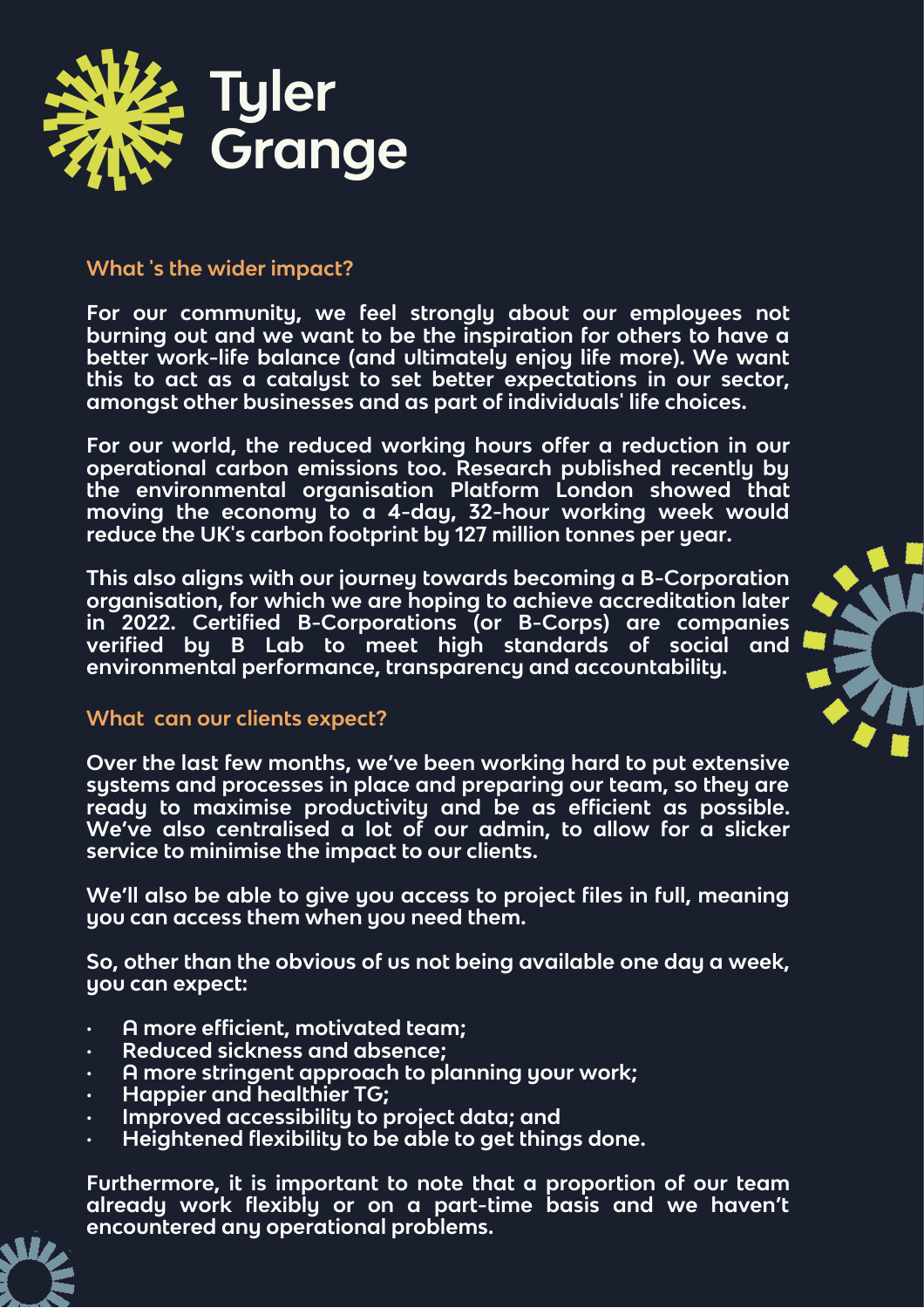



### **What if I need to contact you on a Friday?**

**We have put a lot of thought and planning into how we can make the 4 day week work for our clients during the trial. As part of this, we have set up an 'emergency contact' procedure for Fridays in the event you need to get hold of a member of TG staff.**

**Your TG Project Manager should be on top of deliverables and other communications between Monday and Thursday that should avoid the need to get in touch with us on a Friday, however, we acknowledge that there are sometimes unavoidable project emergencies. These are likely to be limited to the need to access project documents and/or unforeseen project queries if Friday is your submission day. The phone line for emergencies that occur on a Friday is 0121 828 1137. Dialling this number will automatically call all of the Tyler Grange Directors to enable one of them to assist with your query. We would be very grateful if you could please avoid the use of this number for any other purpose.**

**The email address 'help@tylergrange.co.uk' will also be monitored by the Tyler Grange Directors on Fridays during the trial. If you need to follow up with an email to provide further details on an emergency, then please ensure you include the Tyler Grange project name, number and Project Manager in the subject line. Please note this email address will not be monitored for non-emergencies and you may not receive a response until the following week in these instances.**

#### **How can our clients and collaborators get hold of project information?**

**We are currently working with our Special Operations team to create easy client access into our system, enabling you to view and download final reports, plans and information related to your active and historic projects as and when you please.**

**The system will be secure and avoid the need to make direct contact if you have mislaid information previously shared via email. However, from Monday to Thursday our team will still be happy to respond to such requests.**